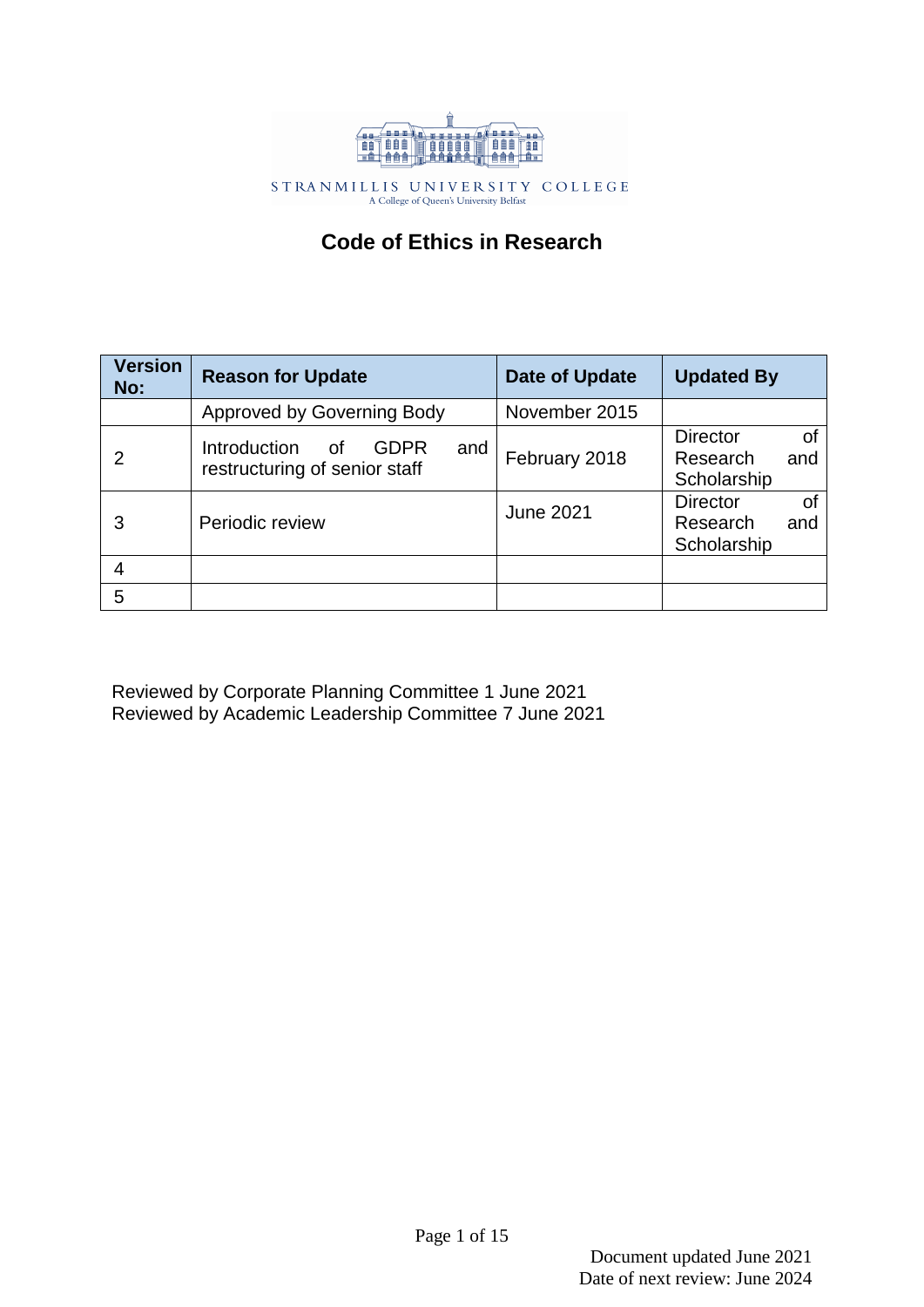# **1. Introduction**

- 1.1. The College has a responsibility to ensure that all research carried out under its auspices is conducted to the highest standard achievable, in accordance with the law and public interest. This means that all members of the College, involved in the research process should exhibit impeccable integrity and follow the principles of good research practice.
- 1.2. The College supports the Universities UK (UUK) *[Concordat to Support](https://www.universitiesuk.ac.uk/policy-and-analysis/reports/Documents/2019/the-concordat-to-support-research-integrity.pdf)  [Research Integrity](https://www.universitiesuk.ac.uk/policy-and-analysis/reports/Documents/2019/the-concordat-to-support-research-integrity.pdf)* which provides a framework for good research conduct and governance. In supporting the five key principles identified in the Concordat, which apply to all fields of research, we are committed to:
	- upholding the highest standards of rigour and integrity in all aspects of research;
	- ensuring that research is conducted according to the appropriate ethical, legal and professional frameworks, obligations and standards;
	- supporting a research environment that is underpinned by a culture of integrity and based on good governance, best practice and support for the development of researchers;
	- using transparent, robust and fair processes to deal with allegations of research misconduct should they arise;
	- working together to strengthen the integrity of research and to review progress regularly and openly.
- 1.3. This document addresses the issues involved in the proper conduct of research, and provides guidance on the standards expected. This cannot, however, be an exhaustive document and the *Code of Ethics in Research* is to be viewed as the minimum standard with which College staff and research students should comply. The lack of mention in this code of a particular act or omission should not be taken as conclusive on any question of professional conduct, should an enquiry arise.
- 1.4. The College expects all staff and research students to work within the *Code of Ethics in Research.* If they have any doubt concerning the applicability of a particular section of the *Code of Ethics in Research* they should consult the Research Office.
- 1.5. The Code of Ethics in Research should be read in conjunction with other documents, especially the Stranmillis Research Ethics Policy and Procedures and the *[Regulations Governing the Allegation and Investigation](https://stran.sharepoint.com/:w:/s/StranmillisStaffIntranet/Eef6agxomm1JuygPcMNj7ZABu803cvRVYI70R7siPaT7FQ?e=zCP7BI)  [of Misconduct in Research](https://stran.sharepoint.com/:w:/s/StranmillisStaffIntranet/Eef6agxomm1JuygPcMNj7ZABu803cvRVYI70R7siPaT7FQ?e=zCP7BI)*.
- 1.6. The *Code of Ethics in Research* applies to:
	- researchers (including academic staff, research assistants, and academic related staff) and other staff involved in the research process (including technical, clerical, academic related and administrative staff)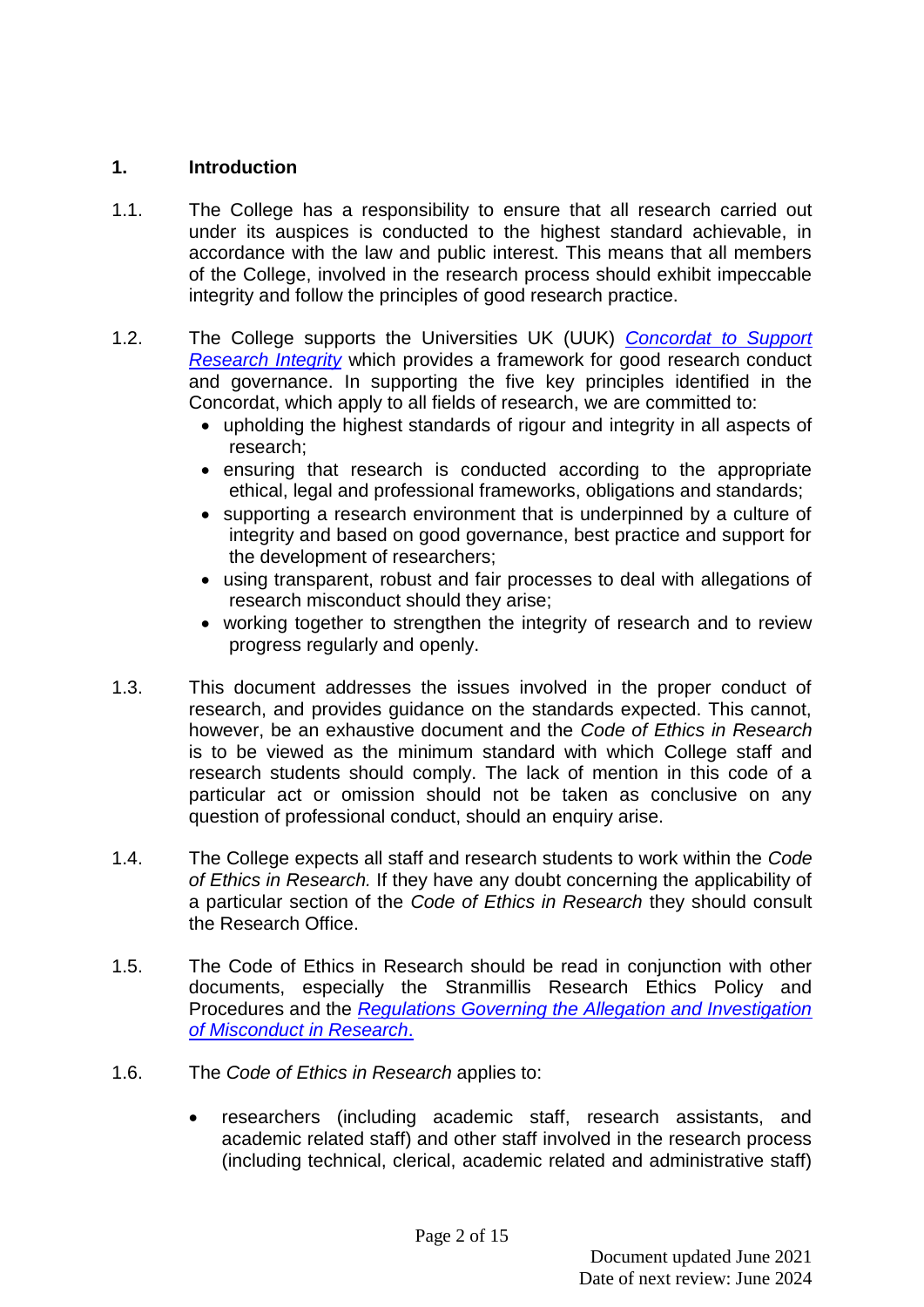employed by the College, whether involved in the research process within the College, or whilst at another institution;

- students undertaking research and their supervisors;
- any persons with honorary positions involved in research within, or on behalf of, the College.
- 1.6.1. The term researcher has been used for convenience throughout this *Code of Ethics in Research* and can be taken to refer to any or all of the above categories, as is appropriate.
- 1.7. The *Code of Ethics in Research* may be supplemented or updated from time to time by additional guidance notes on specific areas.
- 1.8. Failure to comply with the *Code of Ethics in Research* may result in actions being taken under the *[Regulations Governing the Allegation and](https://stran.sharepoint.com/:w:/s/StranmillisStaffIntranet/Eef6agxomm1JuygPcMNj7ZABu803cvRVYI70R7siPaT7FQ?e=zCP7BI)  [Investigation of Misconduct in Research](https://stran.sharepoint.com/:w:/s/StranmillisStaffIntranet/Eef6agxomm1JuygPcMNj7ZABu803cvRVYI70R7siPaT7FQ?e=zCP7BI)* .

## **2. Principles of good research practice**

- 2.1. The College cannot be prescriptive about individual approaches taken by researchers to solving particular research questions. However, in the conduct of all research, the College expects the following general principles to be complied with.
- 2.2. Good research practice includes the following aspects:
	- maintaining open, honest and fair standards, including ready questioning of the researcher's own findings and proper attribution of the contribution made by others;
	- leadership, organisation and co-operation in research, including appropriate supervision and mentoring of young researchers;
	- appropriate recording (including the storage of data) maintenance and reporting of research, allowing ready verification of the quality and integrity of the research data;
	- appropriate dissemination, application and exploitation of the research findings, including negative results;
	- compliance with relevant regulations or policies, whether legal, institutional or other, which govern particular aspects of research or the involvement of children and vulnerable adults;
	- participation only in work which conforms to accepted ethical standards and which ensures the safety of all those associated with the research;
	- participation only in work which the researcher is competent to perform;
	- avoidance or declaration of real or apparent conflicts of interest;
	- strict maintenance of the confidentiality of all those involved where appropriate.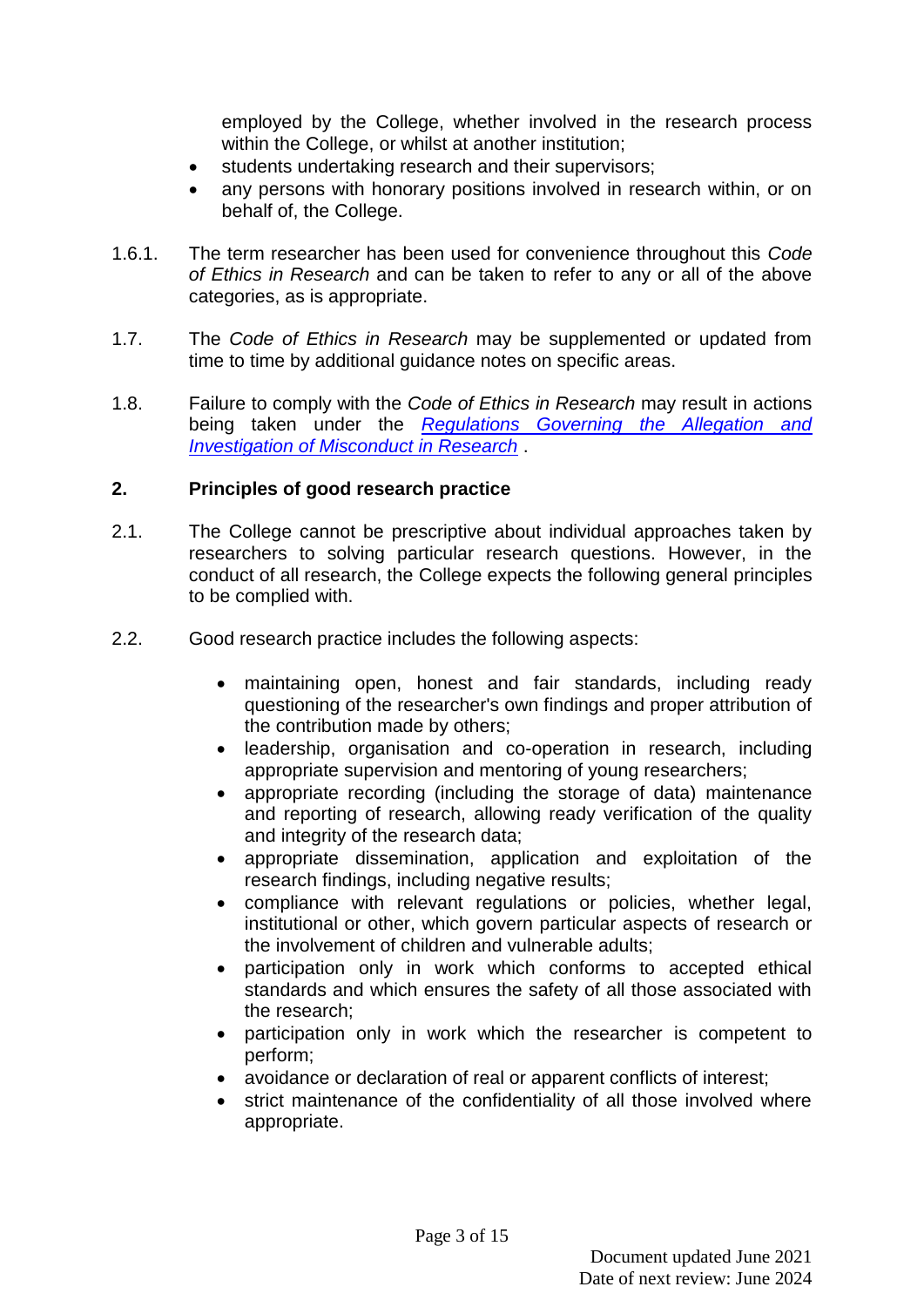## **3. Integrity**

- 3.1. Researchers should be honest in their own actions in research and in their responses to the actions of other researchers. This applies to all aspects of research work, including experimental design, research ethics, generating and analysing data, applying for funding, declaring conflict of interest, publishing results, and acknowledging the direct and indirect contribution of colleagues, collaborators and others.
- 3.2. All individuals in the College's employment, or working within the College, must refrain from plagiarism, piracy, the fabrication of results or other forms of research misconduct.
- 3.3. The College expects the quality of research results to be assured before being made public. It is important that ideas can be challenged and tested without loss of reputation. Equally, it is important that researchers or research groups should not become subject to commercial pressures. Researchers must have a critical and impartial approach to results including not rejecting results that are perceived to be negative or are unexpected and not in accordance with the hypothesis tested.
- 3.4. The College is committed to the highest standards of openness, accountability and integrity. As such, individuals who believe they have discovered malpractice or impropriety should refer to the College's *[Regulations Governing the Allegation and Investigation of Misconduct in](https://stran.sharepoint.com/:w:/s/StranmillisStaffIntranet/Eef6agxomm1JuygPcMNj7ZABu803cvRVYI70R7siPaT7FQ?e=O2US3D)  [Research](https://stran.sharepoint.com/:w:/s/StranmillisStaffIntranet/Eef6agxomm1JuygPcMNj7ZABu803cvRVYI70R7siPaT7FQ?e=O2US3D)*, and the *[Whistleblowing Policy](https://stran.sharepoint.com/:b:/s/StranmillisStaffIntranet/EazIWLZ97PFGlwrvdzsgQfEBMpGyar7AEZGgwWNI4qTM2g?e=d1PJJ7) and Procedures*, both available on the College website. If there are more appropriate procedures available for addressing concerns raised then the individual will be advised accordingly (e.g. for allegations of fraud the College's *[Anti-Fraud and](https://stran.sharepoint.com/:b:/s/StranmillisDocumentandAssetLibrary/EW-G9Aa9sCBPnhwZkhitEr0BTszGtT8YbeRD_EXgRrQR3A?e=cH6VLQ)  [Bribery Policy](https://stran.sharepoint.com/:b:/s/StranmillisDocumentandAssetLibrary/EW-G9Aa9sCBPnhwZkhitEr0BTszGtT8YbeRD_EXgRrQR3A?e=cH6VLQ)* would be more appropriate).
- 3.5. The College takes seriously any allegation of research misconduct. Any member of the College who believes that an act of research misconduct has occurred or is occurring should bring this to the notice of the College. An individual or individuals with concerns about possible misconduct in research by a member of the College should raise the issue in writing to the Director of Research and Scholarship. All such allegations will be dealt with under the procedures detailed in the *[Regulations Governing the Allegation](https://stran.sharepoint.com/:w:/s/StranmillisStaffIntranet/Eef6agxomm1JuygPcMNj7ZABu803cvRVYI70R7siPaT7FQ?e=I64xUS)  [and Investigation of Misconduct in Research](https://stran.sharepoint.com/:w:/s/StranmillisStaffIntranet/Eef6agxomm1JuygPcMNj7ZABu803cvRVYI70R7siPaT7FQ?e=I64xUS)* .

# **4. Openness**

- 4.1. While recognising the need for researchers to protect their own research interests in the process of planning their research and obtaining their results, the College encourages researchers to be as open as possible in discussing their work with other researchers and with the public.
- 4.2. Once results have been published, where appropriate, the College expects researchers to make available relevant data and materials to others, on request. This is, of course, provided that this is consistent with any ethics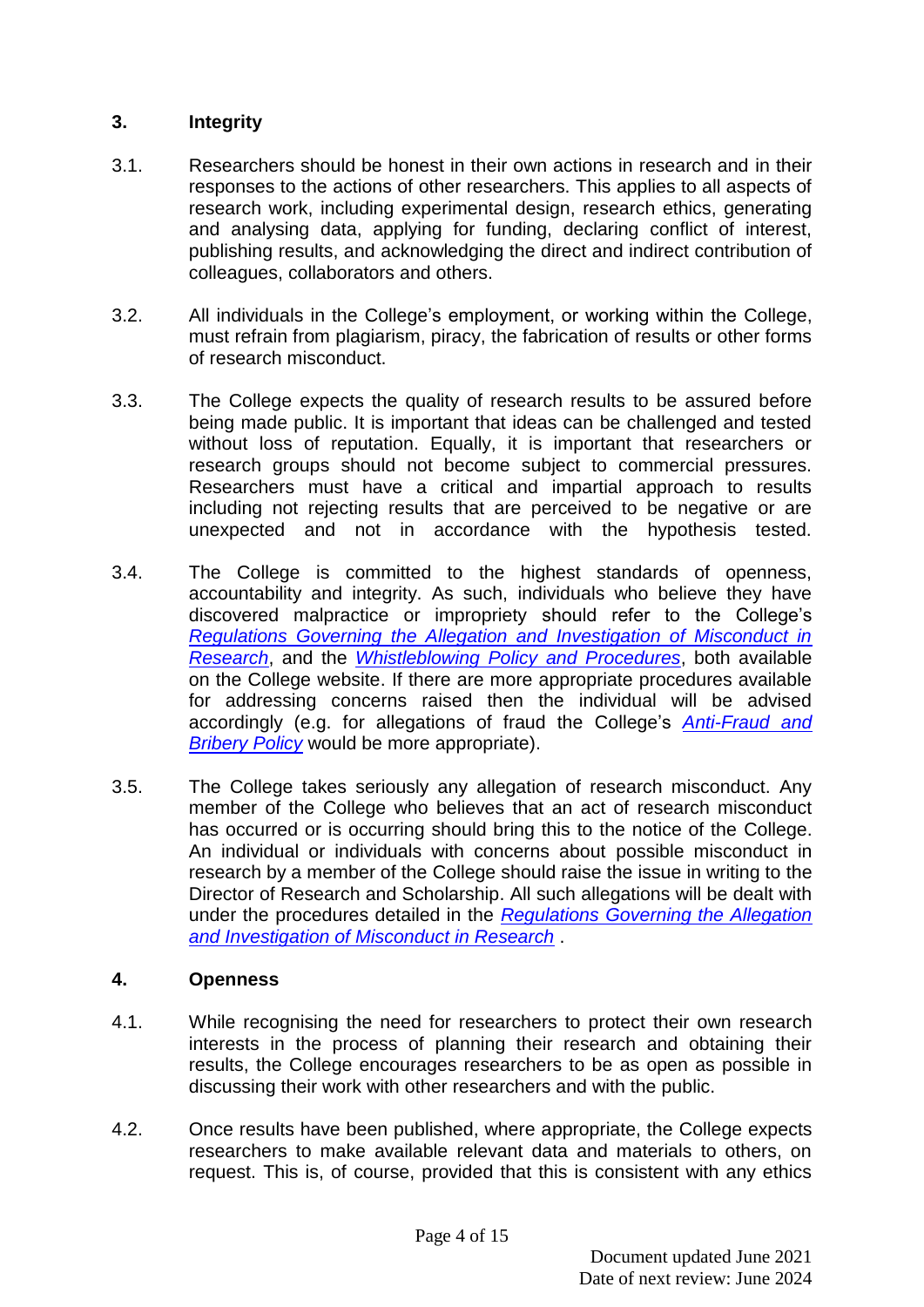approvals and consents which cover the data and materials and any intellectual property rights (IPR) in them.

## **5. Leadership and cooperation**

- 5.1. It is the responsibility of the Senior Leadership Team to ensure that an environment is created which allows research to be conducted in accordance with good research practice.
- 5.2. These individuals are responsible for establishing a research climate of mutual cooperation, in which researchers at all levels are encouraged to develop their skills and in which the open exchange of ideas is fostered.
- 5.3. A research community should be promoted and encouraged in which discrimination based on gender, race, age, disability, sexual orientation, religious affiliation, political or scientific viewpoint, ethnic or national origin does not occur.
- 5.4. Research misconduct is least likely to arise in an environment where good research practice prevails and where there is adequate supervision at all relevant levels. It is a responsibility of all staff to promote, develop, encourage and implement the standards and protocols for research advanced in the College's *Code of Ethics in Research* throughout the College, and to ensure adherence to those standards is a matter of course.

# **6. Free and Informed Consent**

- 6.1. When recruiting research participants, the most important principle is that of free and informed consent. While the form of consent may vary according to the circumstances, informed consent generally requires the participant to:
	- Have the capacity to consent:
	- Have been provided with all information regarding the research that may affect their willingness to participate. This must be provided (normally as a participant information sheet) in a language that is clear and easy to understand;
	- Have been made aware that participation is voluntary and that they may withdraw at any time. This includes the right, in the light of experience of the investigation or as a result of debriefing, to withdraw retrospectively any consent previously given and to require that their own data, including recordings or material, be destroyed. However, the right to withdraw consent retrospectively has limitations - for example, it cannot be fully given after a report has been published. Also, in some circumstances the right of the participant to withdraw consent may be outweighed by the public or scientific interest of the relevant information. It should be made clear to participants at what point, if any, they are no longer able respectively to withdraw their participation;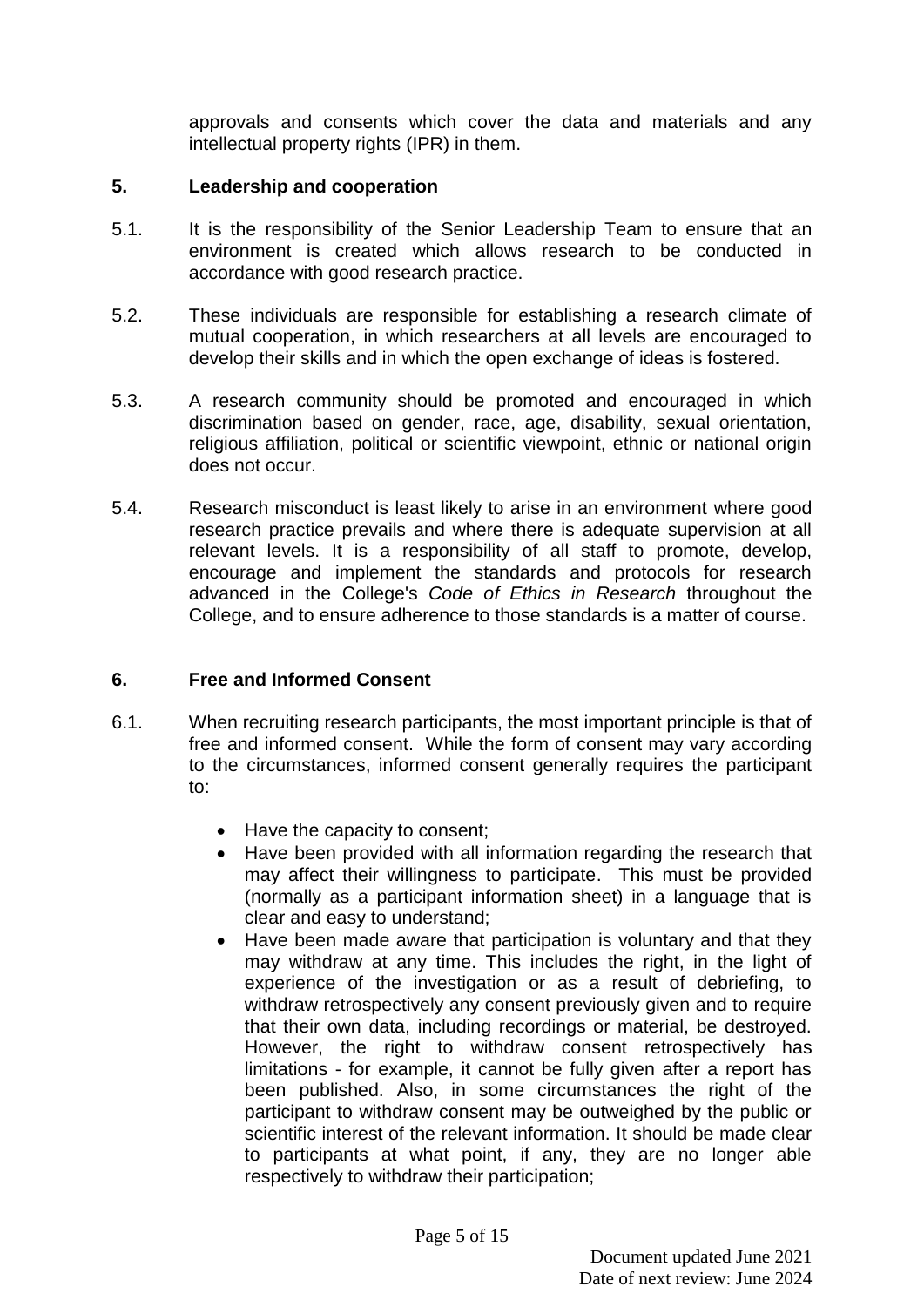- Have understood that not participating or withdrawing will have no effect on their subsequent treatment or standing;
- Have been asked to participate without undue pressure or inducement. It is important to recognise the extent to which research participants may be inconvenienced, and that they should be appropriately rewarded for this, e.g. payment of travel expenses. However, payment of participants should not be used to induce them to risk harm beyond that which they risk without payment in their normal lifestyle;
- Have understood they may ask questions and receive answers regarding their participation.
- 6.2. Researchers must be mindful when seeking consent of any requirements outlined by their funding body (if applicable) regarding the sharing, archiving and re-use of data once confidentiality, by removing identifiers and personal data, has been assured.

## **7. Research Involving Children, Vulnerable Adults or Dependent Persons**

- 7.1. In circumstances where the participant is legally incapable of providing consent or is a minor, the researchers should:
	- Explain the research and the participants' role and requirements;
	- Seek the participants' agreement;
	- Ensure the person's best interests are served;
	- Obtain assent from the participants' legal guardian.
- 7.2. Any research involving children should comply with Articles 3 and 12 of the United Nations Convention on the Rights of the Child. Article 3 requires that in all actions concerning children, the best interests of the child must be the primary consideration. Article 12 requires that children who are capable of forming their own views should be granted the right to express their views freely in all matters affecting them, commensurate with their age and maturity. Children should therefore be facilitated to give fully informed consent.
- 7.3. Any member of staff or student intending to undertake research with children should adhere to the guidance in the College's *[Child Protection](https://stran.sharepoint.com/:b:/s/StranmillisDocumentandAssetLibrary/ESMWzT_zSSJFuP2-lOMNJtMBv9rYcxWJ-Vyp_KUk73QVcQ?e=seOPXZ)  [and Safeguarding Policy](https://stran.sharepoint.com/:b:/s/StranmillisDocumentandAssetLibrary/ESMWzT_zSSJFuP2-lOMNJtMBv9rYcxWJ-Vyp_KUk73QVcQ?e=seOPXZ)*, the Department of Education's (2020) *[Safeguarding and Child Protection in Schools](https://www.education-ni.gov.uk/publications/safeguarding-and-child-protection-schools-guide-schools)*, the Safeguarding Board of NI's (2017) *[Regional Core Child Protection Policy and Procedures](https://www.proceduresonline.com/sbni/contents.html#core)*, the *[Safeguarding and Child Protection](https://www.eani.org.uk/school-management/safeguarding-and-child-protection)* section of the EA website, the [Children](https://www.legislation.gov.uk/nisi/1995/755/contents/made)  [\(NI\) Order 1995](https://www.legislation.gov.uk/nisi/1995/755/contents/made) and the overarching policy framework for safeguarding in all settings: *[Co-operating to Safeguarding Children and Young People](https://www.health-ni.gov.uk/publications/co-operating-safeguard-children-and-young-people-northern-ireland)* (DHSSPS, 2017).
- 7.4. A vulnerable adult may be someone who is incapacitated, or a dependent person. Particular care should be exercised when conducting research involving vulnerable groups or dependent persons, to ensure that they have not been subjected to undue influence to participate. Their decision to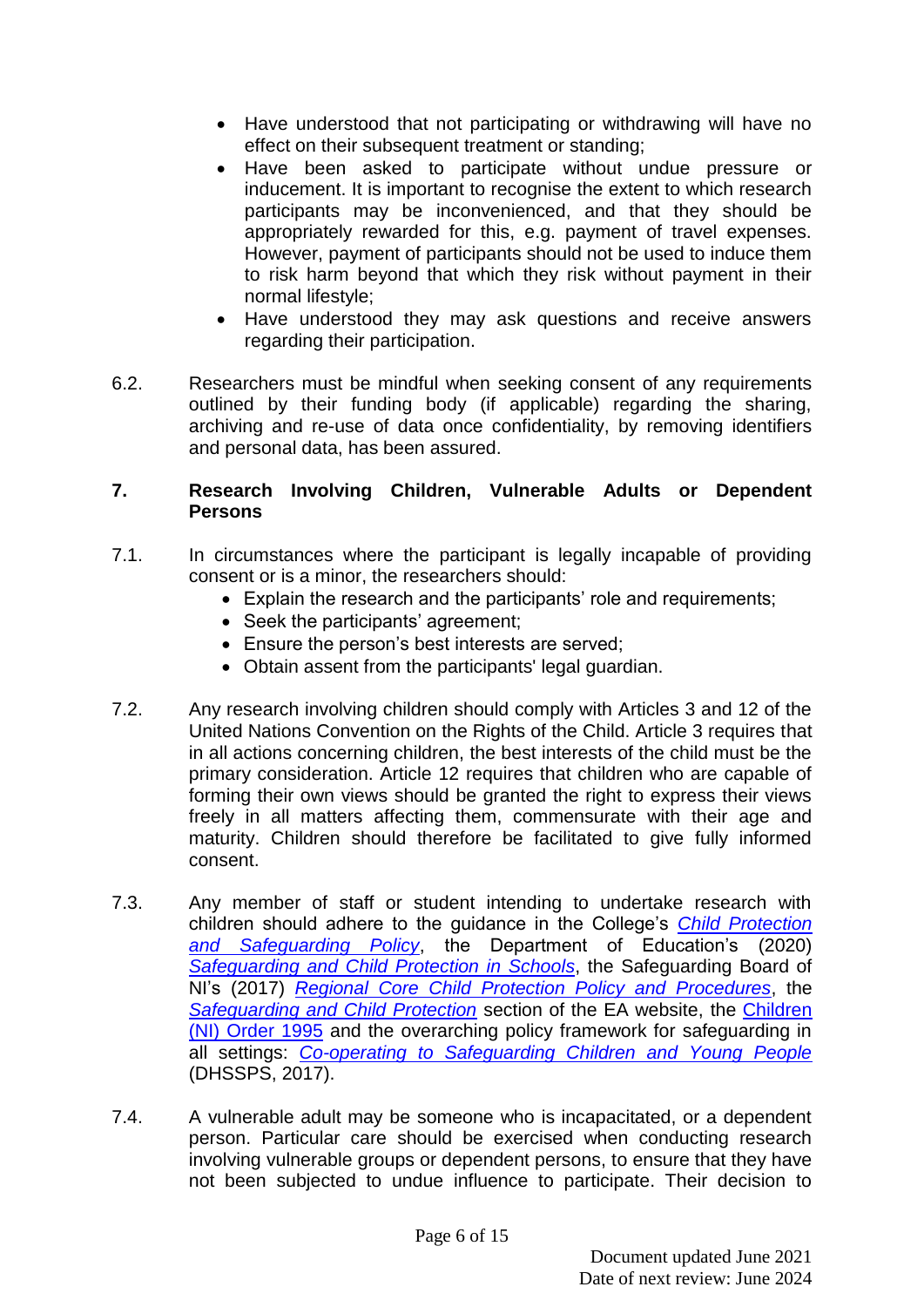participate may be influenced by their reliance on those who may be requesting or offering their participation in research. Such persons include: students; those deprived of their liberty; recipients of health care dependent on their health care provider for continued care; those in military service; health care workers or other employees (particularly those in junior positions).

7.5. Whilst all human beings enrolled in research may be said to be vulnerable to harm, as research, by definition, involves a level of uncertainty, some individuals may be more vulnerable than others to the risk of being treated unethically in research. Potential research participants can be classified as vulnerable due to cognitive, situational, institutional, deferential, medical, economic, and social factors.

## **8. Supervision and mentoring**

- 8.1. It is the responsibility of established researchers, to nurture the appropriate intellectual, technical, ethical and career development of new staff, students and supervisees.
- 8.2. Supervisors are responsible for the overall progress of their students, and should follow good supervisory practice. Supervisors and postgraduate students should be familiar with all applicable sections of the College Calendar: General Regulations, in particular, the Regulations for Postgraduate Students and Regulations for Undergraduate Students.
- 8.3. Researchers who are new to the research community may face particular difficulties. Responsibility for ensuring that students and other new researchers understand good research practice lies with all members of the research community, but particularly with the Director of Research and Scholarship, Heads of Academic Areas, grant holders and supervisors. Good practice should include mentoring young researchers in their new environment.
- 8.4. The College is committed to ensuring researchers are skilled and equipped to complete their research. All researchers should receive appropriate training, for example in research design, regulatory and ethics approvals and consents, equipment use, confidentiality, data management, record keeping and data protection.
- 8.5. The College has signed up to the *[Concordat to Support the Career](https://www.vitae.ac.uk/policy/concordat/Stranmillis-University-College_commitment-letter_concordat2019.pdf)  [Development of Researchers](https://www.vitae.ac.uk/policy/concordat/Stranmillis-University-College_commitment-letter_concordat2019.pdf)* and is committed to improving the employment and support for researchers and researcher careers in the College. A *[Concordat Implementation Plan](https://stran.sharepoint.com/:w:/s/StranmillisStaffIntranet/Ede66xQ_BaVOgjC1Apkc8cwBkWbCIpzPDI9zh0YYGftkxA?e=htTg9f)* is reported on annually to the College's Research and Scholarship Committee.

#### **9. Commitment to competency**

9.1. Researchers are responsible for actively maintaining professional competency and remaining knowledgeable within their areas of expertise.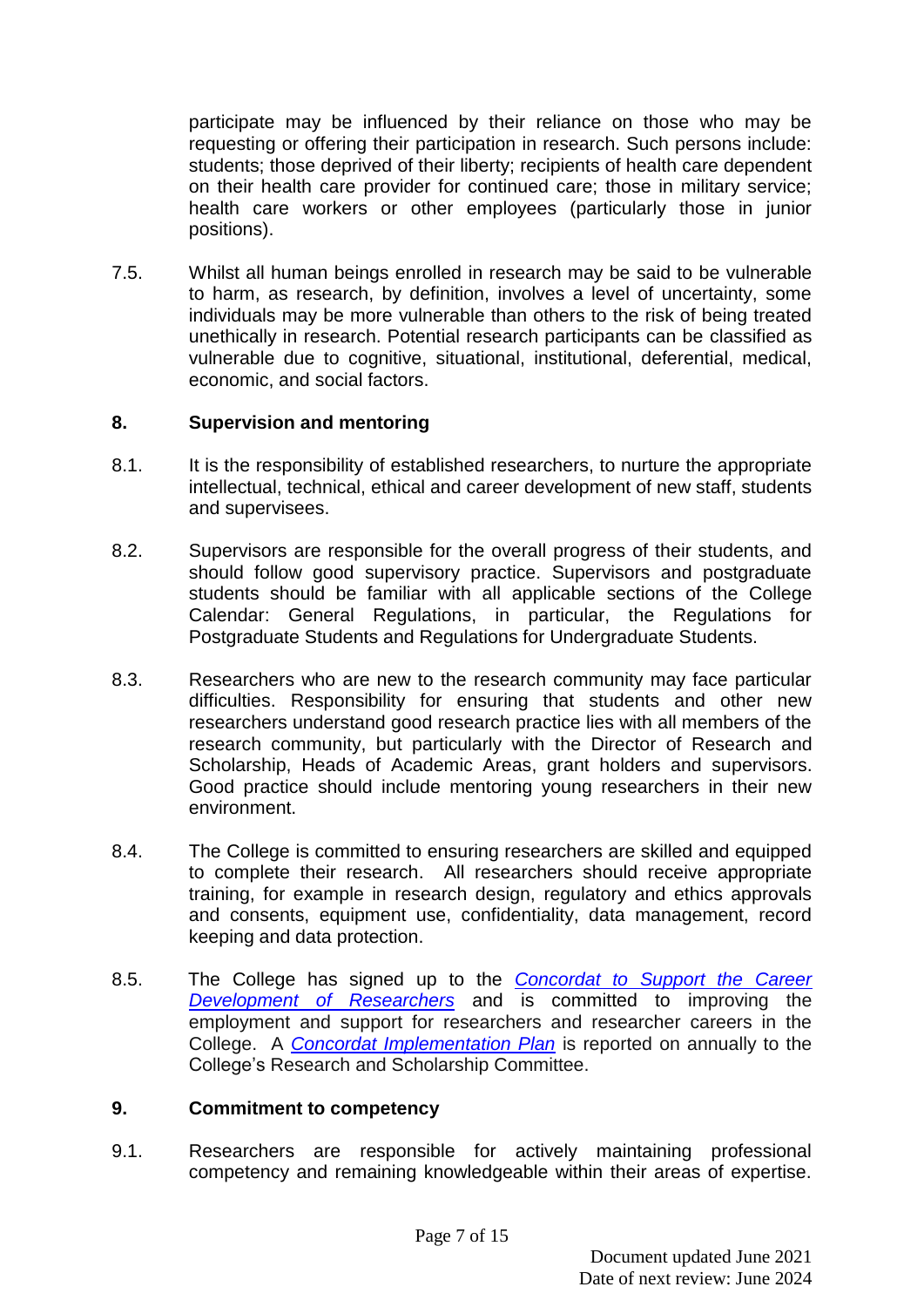To this end researchers should conduct their work within the scope of their own training and knowledge base.

- 9.2. Researchers should not claim any level of competence that they do not possess, and should take all reasonable steps to ensure that their qualifications, capabilities or views are not misrepresented by others. If this should occur they should take necessary steps to correct any such misrepresentation.
- 9.3. Researchers should also ensure that all persons who assist in the conduct of their research are adequately trained and perform their responsibilities competently.

## **10. Documenting results and storing primary data**

- 10.1. Confidentiality of personal data relating to research participants is essential and it is of paramount concern that this is protected. All personal information must therefore be encoded or made anonymous as far as is possible, and as early as possible after collection. Confidentiality is dealt with further below (see section 12).
- 10.2. The researcher should clarify at the outset of the research programme any issues regarding the ownership of the data used or created in the course of the research and also the results of the research. Any issues regarding ownership of these should be resolved before the research commences.
- 10.3. Throughout their work, researchers are required to keep clear and accurate records of the research procedures followed and of the results obtained, including interim results. This is necessary not only as a means of demonstrating proper research practice, but also in case questions are subsequently asked about either the conduct of the research or the results obtained. It also is important in the process of protecting intellectual property rights.
- 10.4. Data generated in the course of research must be kept securely, as appropriate and back-up records should always be kept for data stored electronically. Data should be stored in such a way that permits a complete study reconstruction, if necessary, and records should be monitored regularly to ensure their completeness and accuracy. See the College's *[Information Security Policy](https://stran.sharepoint.com/:w:/s/StranmillisDocumentandAssetLibrary/EcY-2jJ2kq9KszJeudoFQb4BMBD2dZ9FvvkqiThxUuNjOA?e=2xk64q)*

The College is also committed to adherence to the General Data Protection Regulation (GDPR) which has effect from 25 May 2018. Under the GDPR consent must be "unambiguous" and specific to the processing operation. Further processing of research data can only be considered if specific safeguards are implemented (see Article 89) such as pseudonymization. Anonymised data falls outside the scope of the GDPR and is defined as data which cannot be identified by any means "reasonably likely to be used...either by the controller or by another person" (Recital 26). Article 12(1) requires controllers to "take appropriate measures" to inform data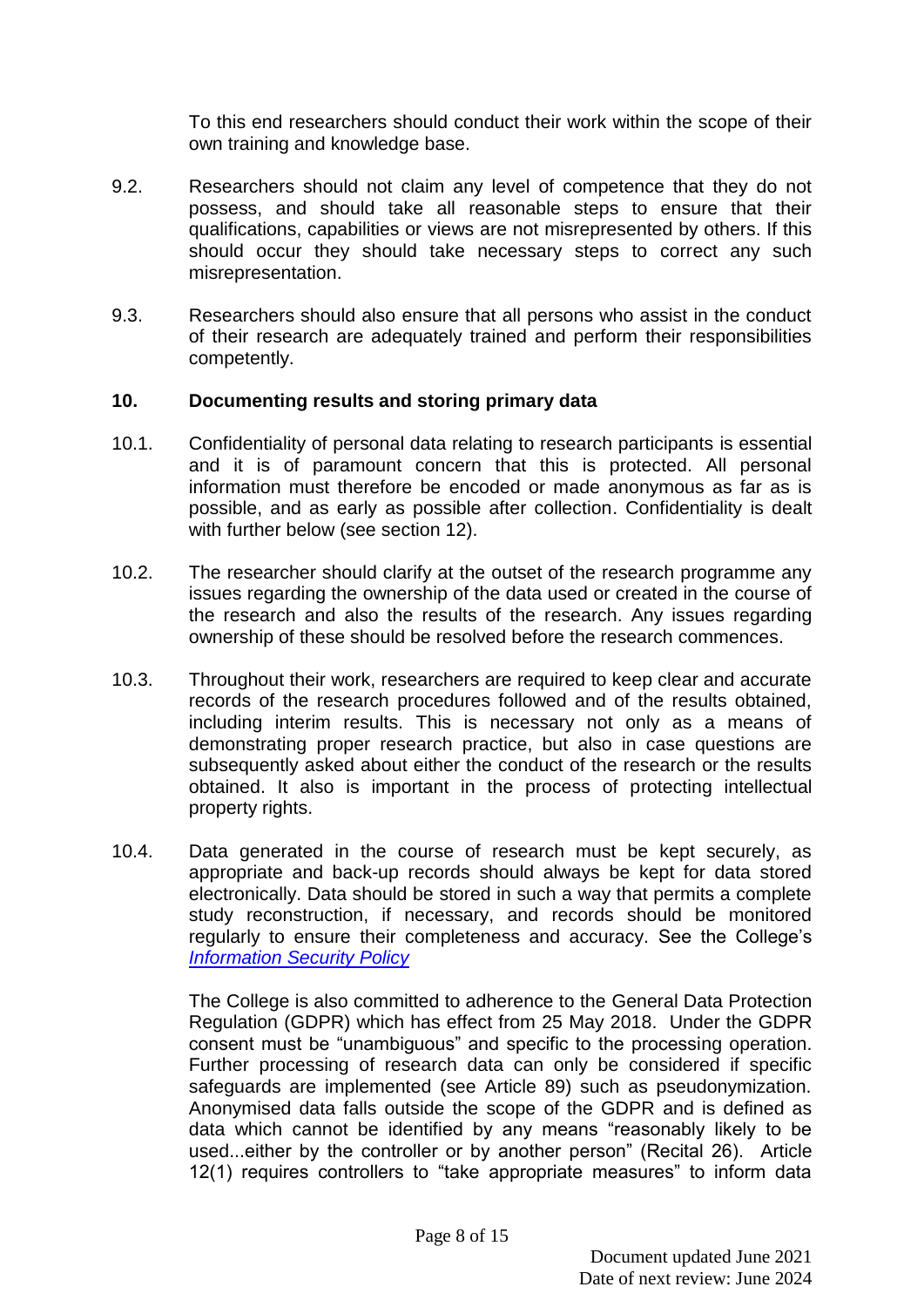subjects of the nature of the data processing activities and their available rights. Controllers must provide this information, irrespective of whether consent is the basis for processing, "in a concise, transparent, intelligible and easily accessible form, using clear and plain language" (Article 12(1)). GDPR specifies that when data is first collected, notice should be given which includes the controller's identity and contact information, the purpose of the data processing activities, and if the data will be transferred to any other body. In addition, Article 13 (2) requires a controller to provide notice of the data subject's rights to access, rectification, erasure and to object to processing, as well as notice of "the period for which the personal data will be stored, or if that is not possible, the criteria used to determine that period."

- 10.5. The College normally expects primary data to be securely held for a minimum period of 5 years after the completion of a research project. However, researchers must be aware of and comply with any specific requirements of the funding body relating to longer periods of data retention. It is the responsibility of the Principal Investigator to ensure that data retention meets with the requirements of the funding body.
- 10.6. If a member of staff leaves the College, for whatever reason, before the required period of data retention expires, they have a responsibility to ensure that the data is securely held, either by the College, or if agreed to by the College may be held by themselves or transferred to another institution/establishment.

# **11. Intellectual Property Rights and ownership**

- 11.1. IPR include patents, registered designs, copyright, design rights and knowhow. Creative work, including research and development, can lead to IPR and some of these can be protected under one or more headings.
- 11.2. In patent law, the IPR created during an employee's normal or specifically assigned activities belongs to the employer. This means that most of the IPR arising from the activities of College teaching and research staff belongs to the College.
- 11.3. Where work is being carried out under contract from an outside organisation, specific provisions about IPR may apply. For instance, the College may be requested to assign its rights to the sponsor, usually in exchange for some benefit.
- 11.4. In any circumstances where a researcher feels there is any ambiguity or uncertainty regarding IPR then the researcher should seek advice from the Research Office.

#### **12. Confidentiality**

12.1. Researchers must ensure the confidentiality of personal information relating to the participants in research, and that the research fulfils any related legal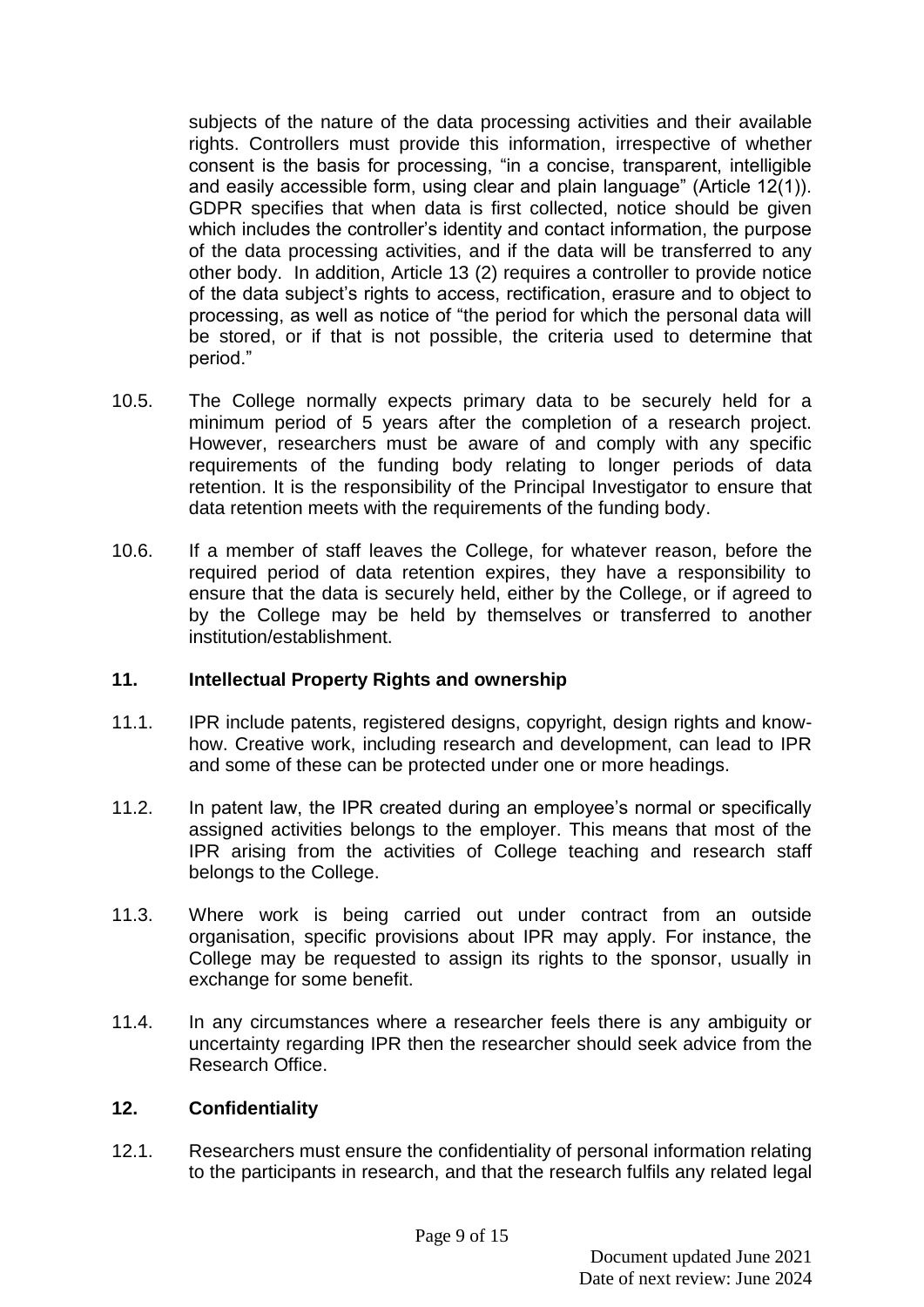requirements, such as those of the Data Protection Act 1998 or (from 25 May 2018) the General Data Protection Regulation (GDPR). Researchers must adhere to the College's *[Information Security](https://stran.sharepoint.com/:w:/s/StranmillisDocumentandAssetLibrary/EcY-2jJ2kq9KszJeudoFQb4BMBD2dZ9FvvkqiThxUuNjOA?e=2xk64q) Policy*.

- 12.2. Researchers who have access to confidential information of the College, or information from other parties to whom the College has an obligation of confidentiality, must not disclose such information without the prior consent of the College. Confidential information may include, but is not limited to, protocols, processes, techniques, computer readable software, data, drawings or documents.
- 12.3. As noted above (section 10.1) confidentiality of personal data relating to research participants is essential, and therefore personal information must be encoded or anonymised as far as possible and as early as possible after collection. Even with anonymised data, care must be taken to ensure that any variables or combination of variables, particularly group or location identifiers, cannot lead to the identification of individuals (or small groups of individuals). This is of paramount importance when dealing with vulnerable groups.
- 12.4. When seeking consent from potential participants, researchers should inform them of measures taken to ensure their confidentiality and to protect their anonymity. They should also make clear any potential limits associated with these measures.
- 12.5. Whilst researchers must endeavour to honour guarantees of privacy and confidentiality, there are circumstances where these guarantees may be over-ridden. In particular:
	- 12.5.1. In research involving children, should the researcher have any concerns regarding the safety or well-being of a child participant, they have a duty under the Children Order (NI) 1995 to report their concerns to a relevant authority;
	- 12.5.2. Where there is sufficient evidence for the researcher to have serious concerns about the safety of a participant (adult or child) or about others who may be at significant risk because of the behaviour of that participant, then they have a moral obligation to inform an appropriate third party;
	- 12.5.3. Information provided in confidence to a researcher does not enjoy legal privilege, and may be liable to legal subpoena in court. under section 5 of the Criminal Law Act (NI) 1967. In most instances this will not be an issue that is likely to arise, but where it is a potential issue, the possibility should be explained to the participants.

#### **13. Conduct of reviewers/referees**

13.1. Peer review requires that the reviewer/referee be expert in the subject under review or the methodology to be used. If a researcher considers themselves to be insufficiently expert in the area on which they have been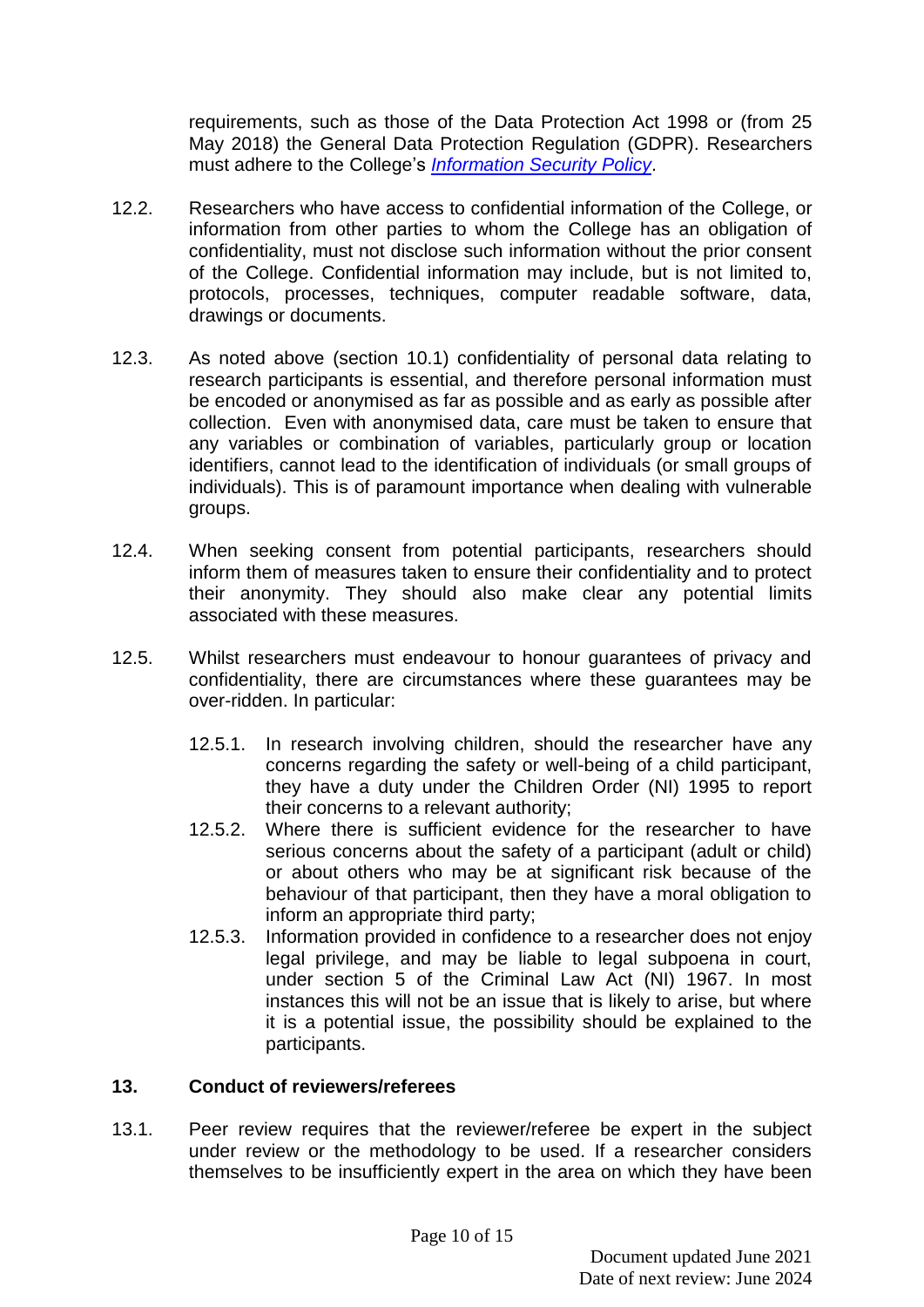asked to comment, they must make this clear, and would normally be expected to return the material unread.

- 13.2. A researcher asked to serve as a reviewer/referee should declare any possible conflict of interest, whether real or perceived, such as competitive, collaborative or other close relationship with one or more of the authors under review, or a close professional or commercial interest in the work. If there is any real or perceived conflict of interest, the researcher should normally not participate further in the review process, and should return the material unread.
- 13.3. All information made available to reviewers/referees must be treated in the strictest confidence, and they must not take advantage of any information obtained as a result of their role, e.g. either using ideas or material contained therein or presenting the information as their own. In particular they must not pirate unfunded grant applications or unpublished manuscripts (the latter including use of knowledge of a work before its publication, unless granted permission by the author(s), to further their own interests).

#### **14. Conflict of interest**

It is the responsibility of researchers to identify and declare any conflicts of interest, whether legal, ethical, moral, financial, personal or other nature, so that it does not become a complicating or actionable issue. The College's *[Register of Interests Policy](https://stran.sharepoint.com/:b:/s/StranmillisStaffIntranet/ETiFf8ouGdJNjodiaqmA9E0BOoqOJGuKRiNi34q5wMIX8Q?e=HhZB0E)* must be adhered to.

#### **15. Publishing results**

- 15.1. Researchers should make every effort to ensure research findings are widely disseminated to both the academic community and where appropriate to the general public. This includes the sharing of negative results as appropriate.
- 15.2. The person with overall responsibility for the research programme should authorise publication of results: authorisation should cover both the content of the publication (integrity of results, adequacy of internal peer review, appropriate protection of intellectual property rights, appropriate authorship) and the intended place of publication.
- 15.3. When publishing, researchers should not misrepresent their work by omitting information that changes the meaning or significance of their findings.
- 15.4. Work should normally be published as a coherent entity rather than being artificially divided into a number of smaller parts. This does not necessarily preclude preliminary publication where appropriate, such as in letter format, or presentation at conferences, but caution should be exercised that redundant or duplicate publication does not result.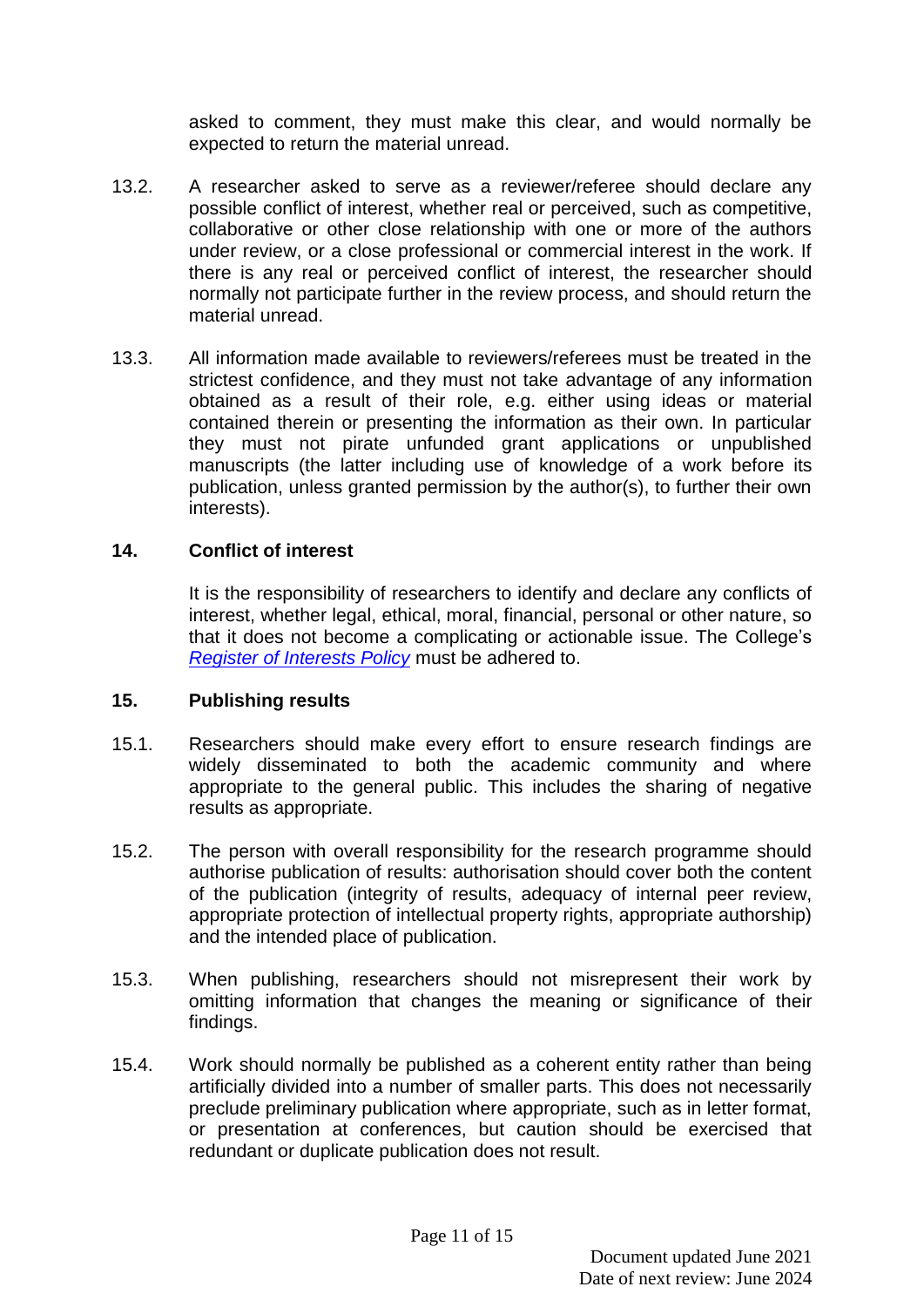- 15.5. Redundant or duplicate publication, which is a publication that overlaps substantially with one already published elsewhere (in print or electronic media), is not good practice and should be avoided. There may be exceptions to this, such as a publication of a complete report that follows the publication of a preliminary report, or a paper presented at a meeting but not published in full or that is being considered for publication in proceedings or similar format. When submitting a manuscript, the author should always make a full statement to the editor about all submissions and previous reports that might be regarded as redundant or duplicate publication of the same or very similar work. The author should alert the editor if the work includes subjects about which a previous report has been published. Any such work should be referred to and referenced in the new paper. Copies of such material should be included with the submitted paper to help the editor decide how to handle the matter.
- 15.6. Researchers are, however, encouraged to communicate their results to as wide an audience as possible. In this context secondary publication may be justified and can be beneficial. For example, publication in another language or publication of a more accessible and widely disseminated report, might be appropriate. In this situation approval should be received from the editors of the publication outlets involved and the editor concerned with secondary publication informed.
- 15.7. More detailed guidance on the issues of redundant or secondary publication is usually available in the guidance to authors provided by academic journals or, for instance, in the ['Vancouver Guidelines'](http://www.icmje.org/recommendations/) (ICMJE *Recommendations for the Conduct, Reporting, Editing, and Publication of Scholarly Work in Medical Journals: Overlapping Publications*) or in the guidance on [Authorship and Contributorship](https://publicationethics.org/authorship) by the Committee of Publication Ethics (COPE).
- 15.8. In the context of communicating academic information it is always good practice to use as clear and accurate language as possible, without recourse to unnecessary jargon. This is essential when communicating information to a lay audience.
- 15.9. The College supports the freedom to publish research findings. There may, however, be occasions when a legitimate request for deferral of publication is made. An example of this would be when a collaborative partner may wish publication to be deferred until adequate protection of any intellectual property has been arranged. The College would expect the period of deferral requested to be no longer than necessary. There may, however, be occasions when an external funder of research exerts pressure in an attempt to suppress results, for example to conceal results they perceive to be detrimental to their interests. In this situation the College will take whatever action it deems necessary to counter any attempt at suppression.
- 15.10. When negotiating contracts with external funders the right to publish the results of the study should be protected. It is the responsibility of the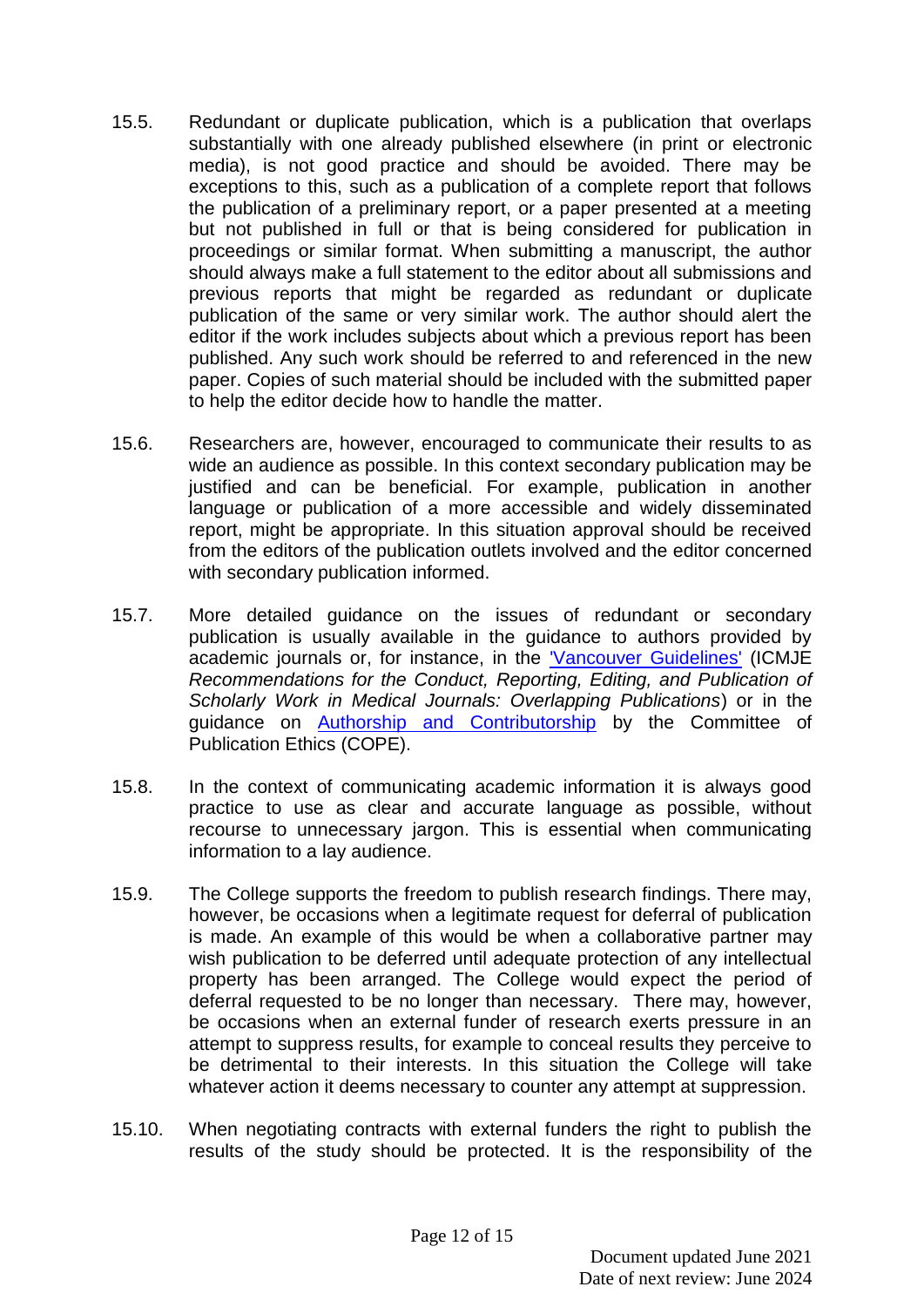Research Office, on behalf of the College, and not that of the individual researcher to ensure this has been adequately done.

- 15.11. Many research funders (e.g. UK [Research and Innovation\)](https://www.ukri.org/) advocate open access to research publications. Depending on the funding stipulations this may or may not also include open access to research data. Researchers must be aware of and comply with any funding requirements with regards to open access and data management.
- 15.12. The College itself places importance on appropriate protection of IPR (see item 9), and researchers should refrain from any form of publication or disclosure until it is clear that any necessary protection has been secured.
- 15.13. Researchers must ensure that all publication and presentation of material arising from research is correct and accurate. If it subsequently becomes clear that this is not the case, the researcher must take appropriate steps to correct the information, and if necessary make a retraction, in all outlets the information has appeared in. Where appropriate, funding or external agencies should also be informed.

## **16. Authorship**

- 16.1. The issue of authorship is important in the context of good research practice. Although authorship practices may vary across disciplines the College supports an approach based on the Vancouver Guidelines' (ICMJE *Recommendations for the Conduct, Reporting, Editing and Publication of Scholarly Work in Medical Journals*) with authorship credit based on all four of the following criteria being met:
	- substantial contributions to conception and design, or acquisition of data, or analysis of interpretation of data;
	- drafting the article or revising it critically for important intellectual content;
	- final approval of the version to be published;
	- agreement to be accountable for all aspects of the work in ensuring that questions related to the accuracy or integrity of any part of the work are appropriately investigated and resolved.
- 16.2. The above criteria are not intended to be used to deny authorship to those who deserve credit and individuals who meet the first criterion should have the opportunity to participate in the review, drafting and final approval of the article or manuscript.
- 16.3. It should be noted that the acquisition of funding, collection of data, or general supervision of the research group, alone, does not justify authorship. Each author should have participated sufficiently in the work to take public responsibility for appropriate portions of the content. Significant contributors, who do not meet the criteria for authorship, should be listed in an acknowledgements section. The practice of honorary authorship is unacceptable.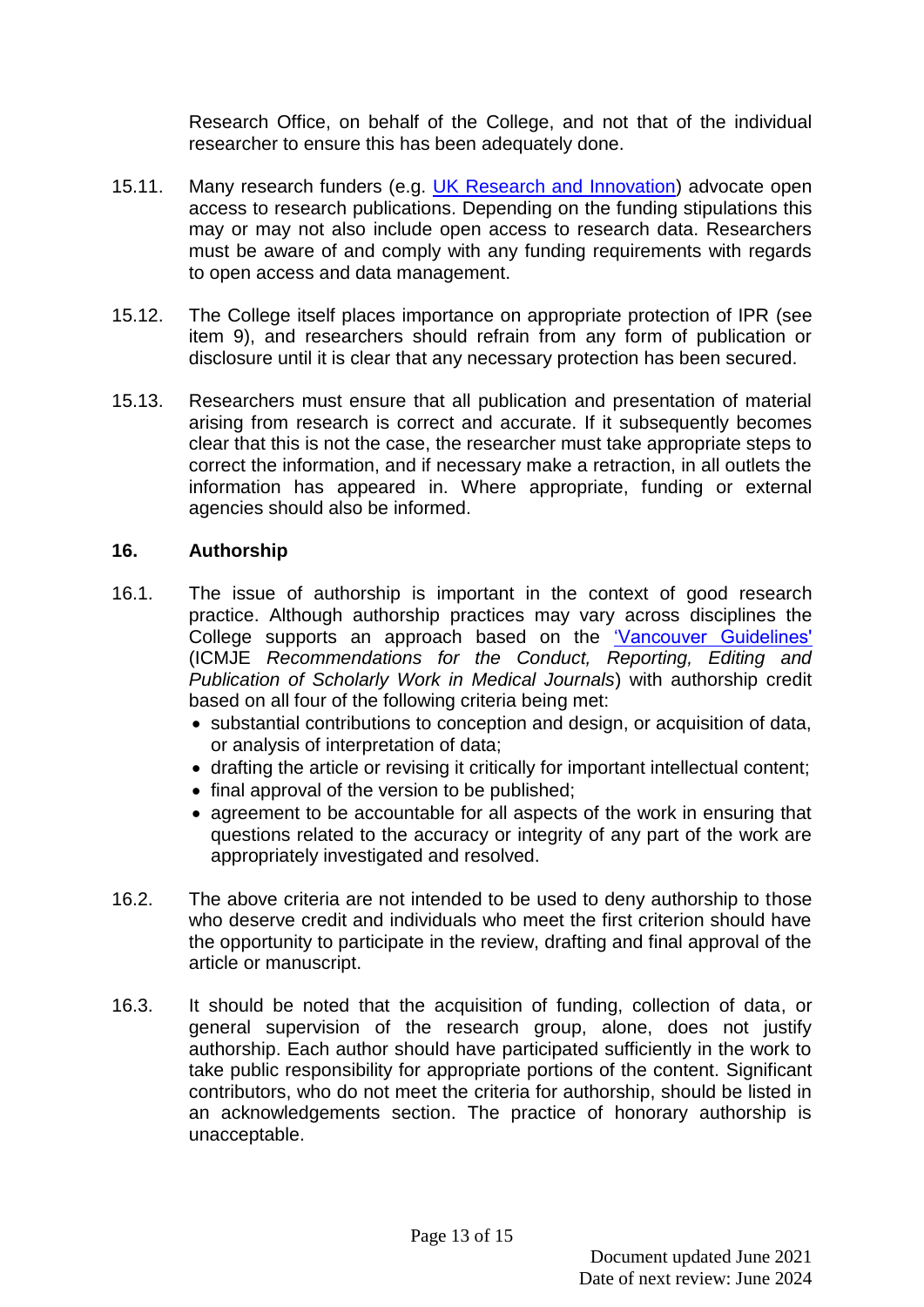- 16.4. In order to minimise authorship disputes occurring it is good practice to discuss authorship, including order of authorship, at the start of projects rather than on submission of the research to a journal or conference.
- 16.5. Where an internal authorship dispute occurs, involving research that is not yet published or presented, researchers should attempt to resolve the dispute at a local level. Where it is not possible for the researchers to resolve the dispute, the matter should be referred to the Director of Research and Scholarship to review and mediate an agreed solution. Manuscripts for which there is an unresolved authorship dispute should not be submitted for publication before consulting with the Director of Research and Scholarship. Where there is a conflict of interest, an alternative senior member of College staff may be asked to consider the dispute.
- 16.6. Authorship disputes involving published manuscripts may be considered under the procedures detailed in the College's *[Regulations Governing the](https://stran.sharepoint.com/:w:/s/StranmillisStaffIntranet/Eef6agxomm1JuygPcMNj7ZABu803cvRVYI70R7siPaT7FQ?e=zLpFET) [Allegation and Investigation of Misconduct in Research](https://stran.sharepoint.com/:w:/s/StranmillisStaffIntranet/Eef6agxomm1JuygPcMNj7ZABu803cvRVYI70R7siPaT7FQ?e=zLpFET)*. An individual or individuals with concerns regarding authorship of published works by a member of the College should raise the issue in writing to the Director of Research and Scholarship.
- 16.7. When an external authorship dispute involves collaborators or contributors from another institution, the procedures for dispute resolution at the lead author's institution should be followed.

# **17. Acknowledging the role of collaborators and other participants**

In all aspects of research, the contributions of formal collaborators and all others who directly assist or indirectly support the research must be properly acknowledged or a conflict of interest disclosed, including the source of funding where appropriate. This applies to any circumstances in which statements about the research are made, including provision of information about the nature and process of the research, and in publishing the outcome. Failure to acknowledge the contributions of others is regarded as unprofessional conduct. Conversely, collaborators and other contributors carry their share of the responsibility for the research and its outcome.

#### **18. Health and safety**

Research should be conducted to the highest possible health and safety standards, both for the research participants, collaborators, and the general public. Research must adhere to current safety practices and legal requirements, and all researchers must be familiar with relevant College regulations, including the College's *[Health and Safety at Work Policy](https://stran.sharepoint.com/:f:/s/StranmillisStaffIntranet/EviOHd6v8E5DgN7xaW0wy5UBNc6kK-npSH0VnHc9VgcXiQ?e=uPRDqE)*

#### **19. Integrity in managing research projects**

19.1. Researchers must take all reasonable measures to ensure compliance with sponsor, institutional, legal, ethical and moral obligations in managing projects.